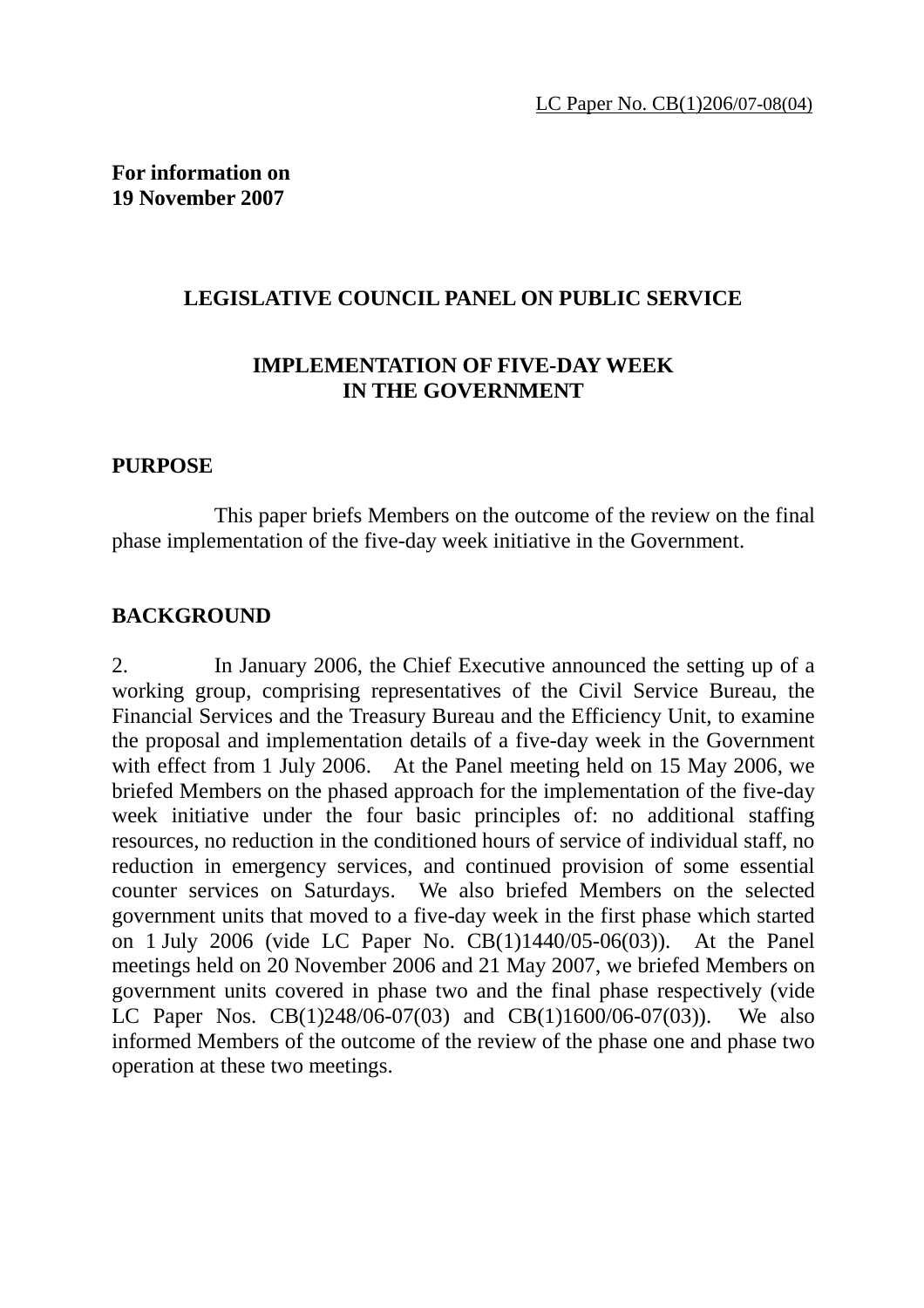## **FINAL PHASE REVIEW**

3. The services listed at the **Annex** migrated to a five-day week in the final phase which commenced on 1 July 2007. Working together with the departments concerned, we have reviewed the final phase implementation on the basis of the experience in the month of July 2007. As in earlier phases, our review covers the following aspects –

- (a) Public sentiment;
- (b) Monitoring and contingency measures;
- (c) Impact on service utilisation and operational efficiency;
- (d) Impact on performance pledge compliance; and
- (e) Impact on staff.

## *Public sentiment*

4. Following phase one and phase two implementation, the general public have largely accepted the implementation of a five-day week in the Government and have become more adapted to the new service pattern. The number of enquiries, complaints, and suggestions received by the "1823 Citizen's Easy Link" dropped from 150 in the first week of July 2007 to 38 in the week ended 1 November 2007. Most of the views received expressed a general concern over reduced convenience as a result of the Government working five days a week. There were also some views suggesting that some customer services should be provided six to seven days a week.

## *Monitoring and contingency measures*

5. In addition to government-wide publicity and targeted communication with stakeholders, departments offering direct services to the public have provided a drop-in box or leave-a-message service as appropriate at the closed counters/offices upon the implementation of the final phase of a five-day week. Some departments with a wide client base arranged duty officers to monitor public reaction and to render suitable assistance to members of the public who showed up at their closed offices and counters on the four Saturdays in July 2007. The assistance rendered included explaining the new operating hours, distributing relevant information leaflets and forms, arranging follow-up appointments upon request, responding to general enquiries and facilitating submissions by drop-in boxes, etc.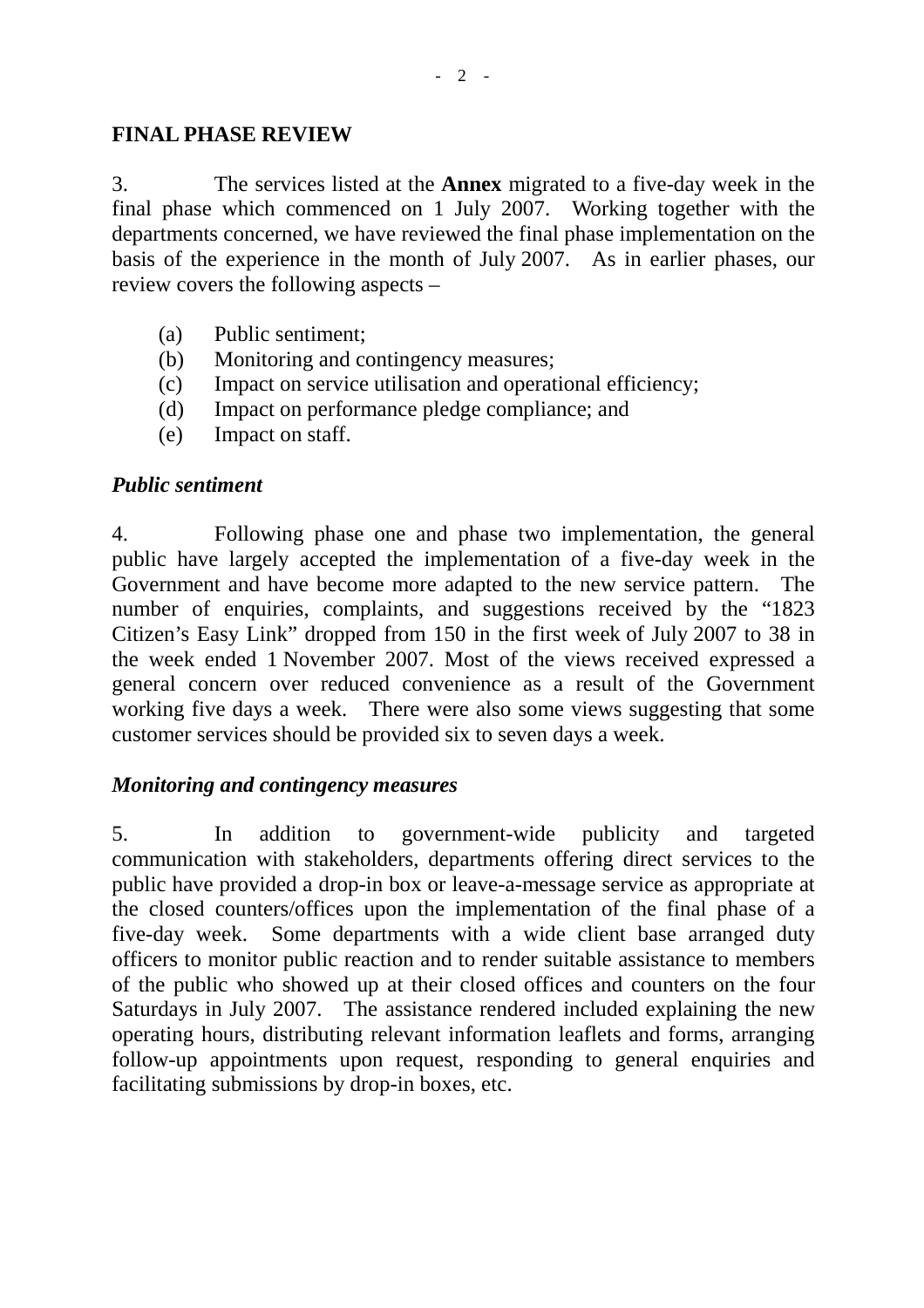## *Impact on service utilisation and operational efficiency*

6. With regard to those public services that ceased operation on Saturdays from 1 July 2007, the utilisation of these services during weekdays remained largely steady. The minor fluctuation in individual service utilisation was attributed to factors such as seasonal demand, economic recovery, property market fluctuation, etc.

## *Impact on performance pledge compliance*

7. Departments have compressed their performance pledges, where applicable, to ensure that affected services are delivered within the same calendar period prior to the move to a five-day week or have undertaken to clear outstanding applications by Friday where practicable. There is generally no adverse impact on departments' capability in meeting the performance pledges. Departments reported full compliance with performance pledges save for a few instances which were not related to the implementation of a five-day week.

## *Impact on staff*

8. Since July 2007, some 10 500 staff have switched to a five-day week, including 3 100 staff on a Monday-to-Friday basis and 7 400 staff on a "five-day-work, two-day-off" duty pattern. Most staff welcome the new arrangement, noting that they are able to spend more time with their family, pursue further studies, sports and recreational activities, etc. during the longer weekend.

## *Overall summary*

9. We are satisfied that the final phase migration has been smooth. The Government will continue to monitor the delivery of services to the public after migration to a five-day week and make adjustments where applicable to best suit the needs of the public. After three phases of implementation, a total of some 94 300 (around 65%) government staff are working five days/shifts per week, including some 27 500 staff on a "five-day-work, two-day-off" duty pattern. All suitable units for five-day operation are now on the new work pattern, except for a few government services that operate in tandem with services provided by other organisations (e.g. the Judiciary and the Hospital Authority). These few services will migrate to a five-day week as and when their 'partner' services are ready to do so.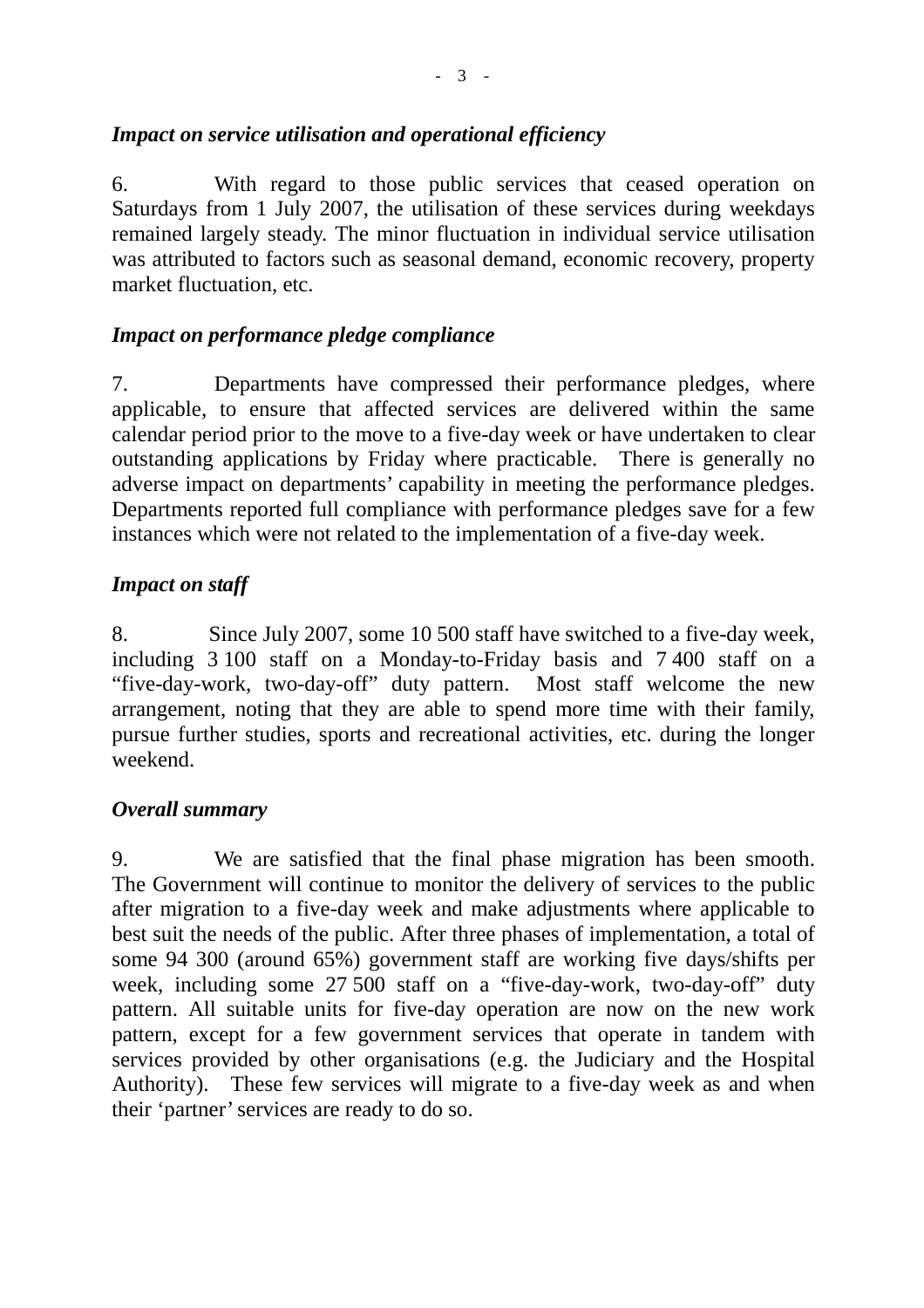#### **MIGRATION OF STAFF TO A FIVE-DAY WEEK BEYOND JULY 2007**

10. Looking ahead, we encourage departments to explore, in consultation with staff, the feasibility of drawing up new, and/or modifying existing roster arrangements to enable more staff to work according to a "five-day-work, two-day-off" duty pattern, provided that the service hours and the service quality to the public are not affected. For example, the Hong Kong Police Force has decided to implement a new deployment arrangement, on a pilot scheme basis, in November 2007 for the provision of certain services which would have no impact on the public. Depending on the results of the pilot scheme, some 2 500 frontline disciplined staff might be allowed to migrate to a five-day week. A few departments have also arranged further staff migration or are considering possible five-day week pilot schemes, subject to the same basic principles governing the five-day week initiative and the proviso of not affecting public service interface.

11. Taking into account these pilot schemes, there may still be some 47 500 civil servants who will have to continue with their current work patterns. These staff are mainly engaged in the provision of services that continue to operate on Saturdays/Sundays, including social welfare services, immigration counter services, cultural services, postal services, environmental hygiene services, law enforcement, passenger/cargo clearance, and penal operations, etc. The concerned departments will monitor the situation and allow these staff to rotate to five-day week posts within the same department where operational circumstances permit.

Civil Service Bureau November 2007